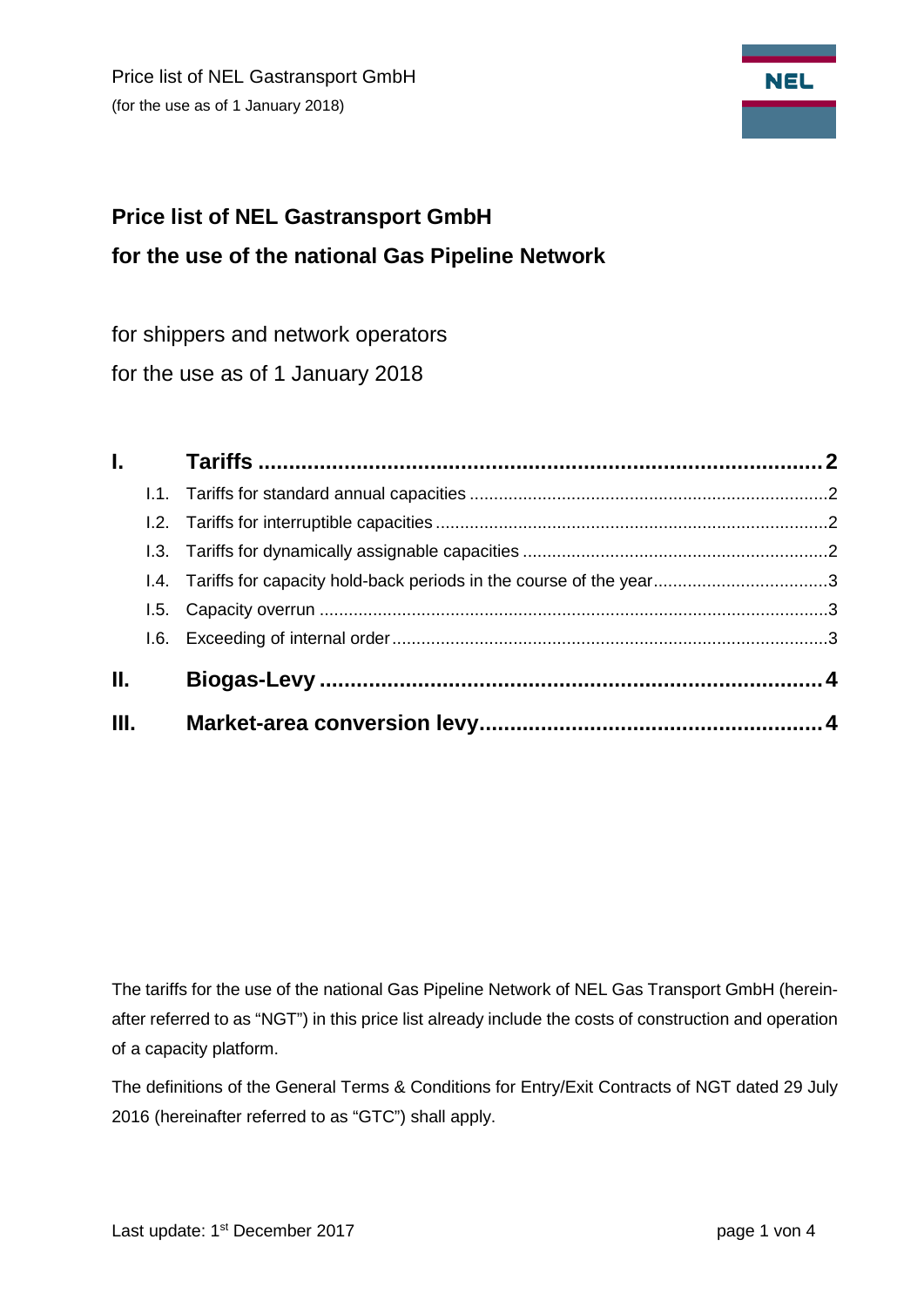# <span id="page-1-0"></span>**I. Tariffs**

### <span id="page-1-1"></span>**I.1. Tariffs for standard annual capacities**

The

- specific tariff for firm and free assignable Capacities in accordance with section 9 (1) lit. a, b, c, d GTC at entry and exit points with a booking period of 365 coherent days resp. 366 coherent days in a leap year and
- the tariff for the actual internal order of downstream network operators in accordance with section 18 of the "Kooperationsvereinbarung zwischen den Betreibern von in Deutschland gelegenen Gasversorgungsnetzen in der Änderungsfassung vom 30. Juni 2016" (hereinafter referred to as "KoV")

arise from the following table:

| <b>Tariffs for Standard annual Capacities</b>                                  |                      |                       |                        |  |  |  |  |
|--------------------------------------------------------------------------------|----------------------|-----------------------|------------------------|--|--|--|--|
| (Firm and free assignable capacities with a booking period of a coherent year) |                      |                       |                        |  |  |  |  |
| <b>Grid Point</b>                                                              | <b>Grid point-ID</b> | <b>Flow Direction</b> | Tariff (EUR/(kWh/h)/a) |  |  |  |  |
| Greifswald                                                                     | 93200                | Entry                 | 2.15                   |  |  |  |  |
| Greifswald IKG                                                                 | 92070                | Exit                  | 2.15                   |  |  |  |  |
| Boizenburg                                                                     | 93DRA                | Exit                  | 2.15                   |  |  |  |  |

Additional to the tariffs at some grid points the specific biogas levy in accordance with section II and the market area conversion levy in accordance with section III will be charged.

#### <span id="page-1-2"></span>**I.2. Tariffs for interruptible capacities**

The tariff for interruptible capacities in accordance with section 9 (1) GTC amounts to 90% of the tariff for firm capacity as per section I.1. This does also apply for interruptible internal order in accordance with section 11 (8) KoV.

## <span id="page-1-3"></span>**I.3. Tariffs for dynamically assignable capacities**

The tariff for dynamically assignable capacities in accordance with section 1 of the supplementary Terms & Conditions of NGT (Appendix GTC 2) amounts to 100% of the tariff for firm capacity as per section I.1. Dynamically assignable capacities will be published separately.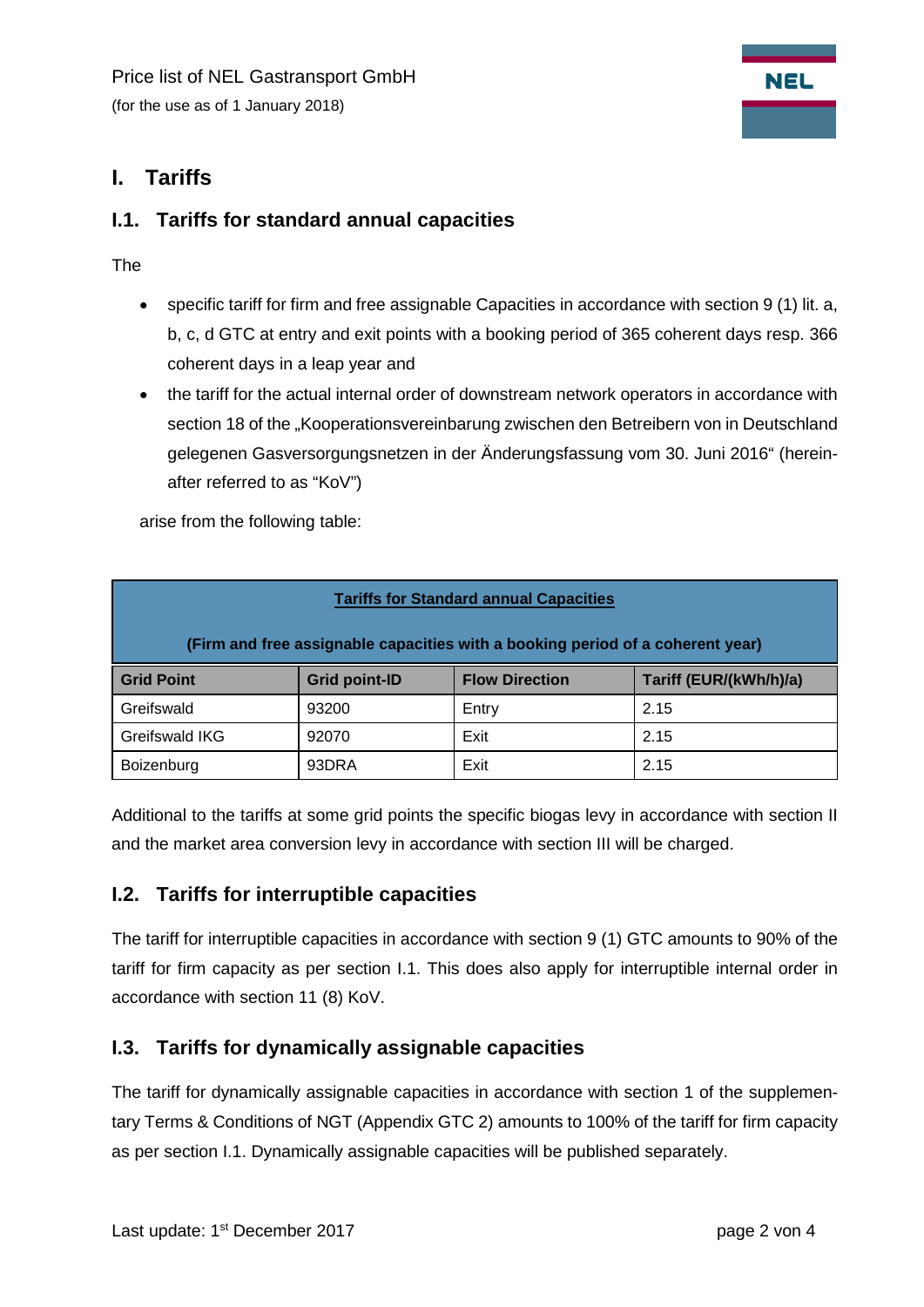

## <span id="page-2-0"></span>**I.4. Tariffs for capacity hold-back periods in the course of the year**

The tariff for firm and free assignable capacities in accordance with section  $1.1 - 1.3$  with terms of less than year derives from the multiplication of the tariffs for standard annual capacities as per section I.1 – I.3 with a proportional volume of  $\frac{1}{365}$  for every booked day resp.  $\frac{1}{366}$  for every booked day in a leap year.

The propotional value, as resulting pursuant to sentence 1, must be multiplied in accordance with the guidelines of the Bundesnetzagentur regarding the pricing of entry and exit capacities (Bepreisung von Ein- und Ausspeisekapazitäten", "BEATE") of 24 March 2015 (BK9-14/608) with the following multipliers, depending on the run-time of the booked capacitity:

| <b>Run-time in days</b> | <b>Product classification under BEATE</b> | <b>Multiplier</b> |
|-------------------------|-------------------------------------------|-------------------|
| 1 to 27                 | daily product                             | 1.4               |
| 28 to 89                | monthly product                           | 1.25              |
| 90 to 364               | quarterly product                         | 1 <sup>1</sup>    |

For firm within day capacity in accordance with section 9 (2) GTC the respective daily tariff shall apply. For interruptible within day capacity from over-nomination the respective daily tariff for interruptible capacity shall be charged in accordance with section 13d (4) GTC.

The tariff for interruptible internal orders, especially in case of adjustments in accordance with section 15 KoV, is calculated in the same way as described above.

#### <span id="page-2-1"></span>**I.5. Capacity overrun**

If a customer exceeds the ordered capacity in an hour of a day, a contractual penalty in accordance with. Section 30 (4) of the GTC will be charged. This contractual penalty amounts to the fourfold of the regular tariff for the respective day at the affected grid point, as it is shown in this price list.

#### <span id="page-2-2"></span>**I.6. Exceeding of internal order**

If a network operator exceeds the ordered capacity in an hour of a day, the exceeding will be charged in accordance with section 18 section (6) KoV. The provisions as per section 18 (7) KoV remain unaffected. This contractual penalty in accordance with section 18 (7) amounts to the fourfold of the regular tariff for the respective day at the affected grid point, as it is shown in this price list.